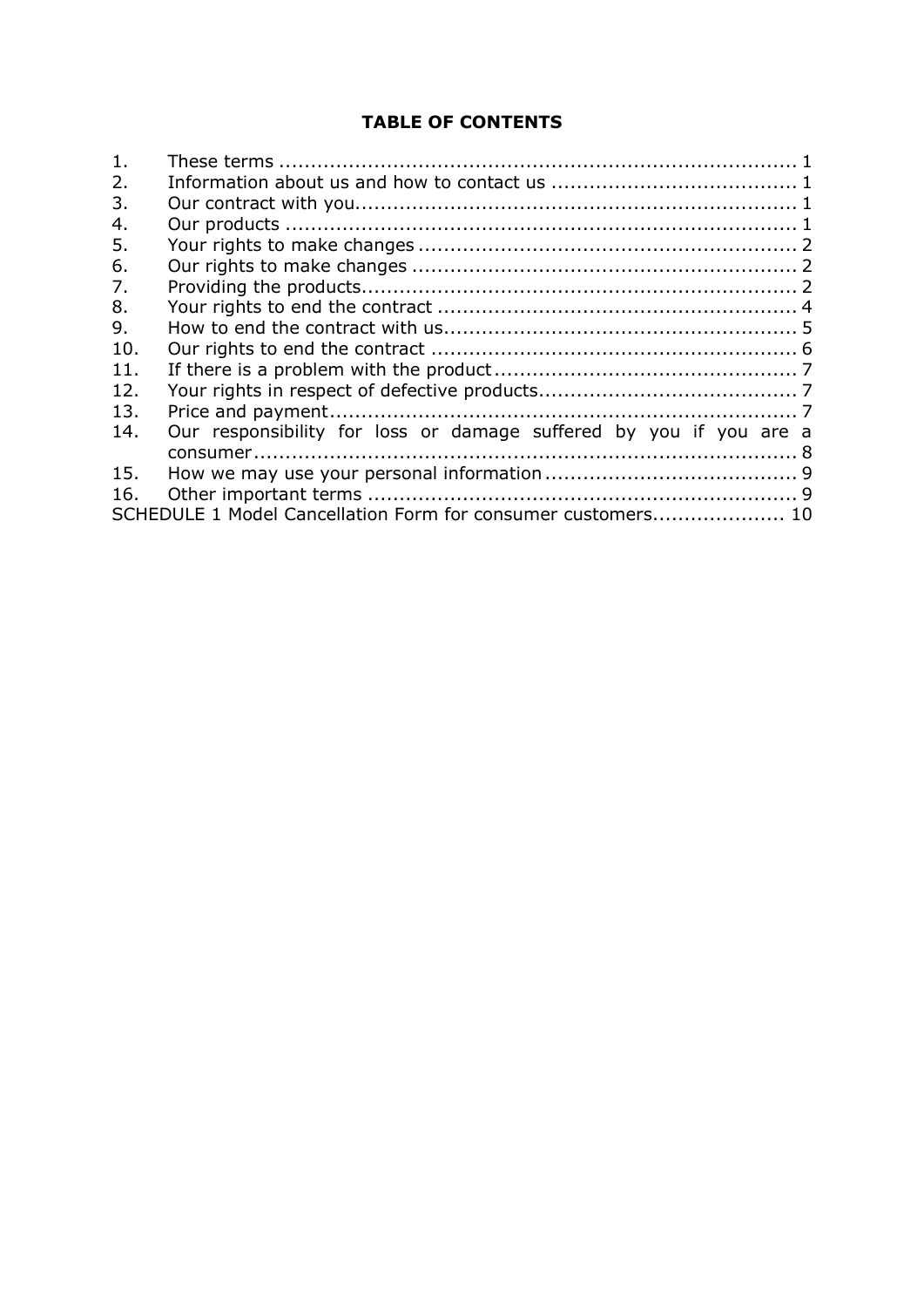Our terms

## <span id="page-1-0"></span>**1. THESE TERMS**

- 1.1 **What these terms cover**. These are the terms and conditions on which we supply products to you.
- 1.2 **Why you should read them**. Please read these terms carefully before you submit your order to us. These terms tell you who we are, how we will provide products to you, how you and we may change or end the contract, what to do if there is a problem and other important information. If you think that there is a mistake in these terms or require any changes, please contact us to discuss.

## <span id="page-1-1"></span>**2. INFORMATION ABOUT US AND HOW TO CONTACT US**

- 2.1 **Who we are**. We are Bauwerk Group UK Ltd a company registered in England and Wales. Our company registration number is 05014168 and our registered office is at The Courtyard, High Street, Ascot, Berkshire, SL5 7HP
- 2.2 **How to contact us**. You can contact us by telephoning our customer service team at 0800 652 5280 or by writing to us at 320-322 Beech Drive, Hartlebury Trading Estate, Hartlebury, Worcestershire, DY10 4JB.
- 2.3 **How we may contact you**. If we have to contact you we will do so by telephone or by writing to you at the email address or postal address you provided to us in your order.
- 2.4 **"Writing" includes emails**. When we use the words "writing" or "written" in these terms, this includes emails.

## <span id="page-1-2"></span>**3. OUR CONTRACT WITH YOU**

- 3.1 **How we will accept your order**. Our acceptance of your order will take place when we email you to accept it, at which point a contract will come into existence between you and us.
- 3.2 **If we cannot accept your order**. If we are unable to accept your order, we will inform you of this in writing and will not charge you for the product. This might be because the product is out of stock, because of unexpected limits on our resources which we could not reasonably plan for, because a credit reference we have obtained for you does not meet our minimum requirements, because we have identified an error in the price or description of the product or because we are unable to meet a delivery deadline you have specified.
- 3.3 **Your order number**. We will assign an order number to your order and tell you what it is when we accept your order. It will help us if you can tell us the order number whenever you contact us about your order.
- 3.4 **We only sell to the UK**. Our website is solely for the promotion of our products in the UK. Unfortunately, we do not accept orders from addresses outside the UK.

## <span id="page-1-3"></span>**4. OUR PRODUCTS**

4.1 **Products may vary slightly from their pictures**. The images of the products on our website are for illustrative purposes only. Although we have made every effort to display the colours accurately, we cannot guarantee that a device's display of the colours accurately reflects the colour of the products. Your product may vary slightly from those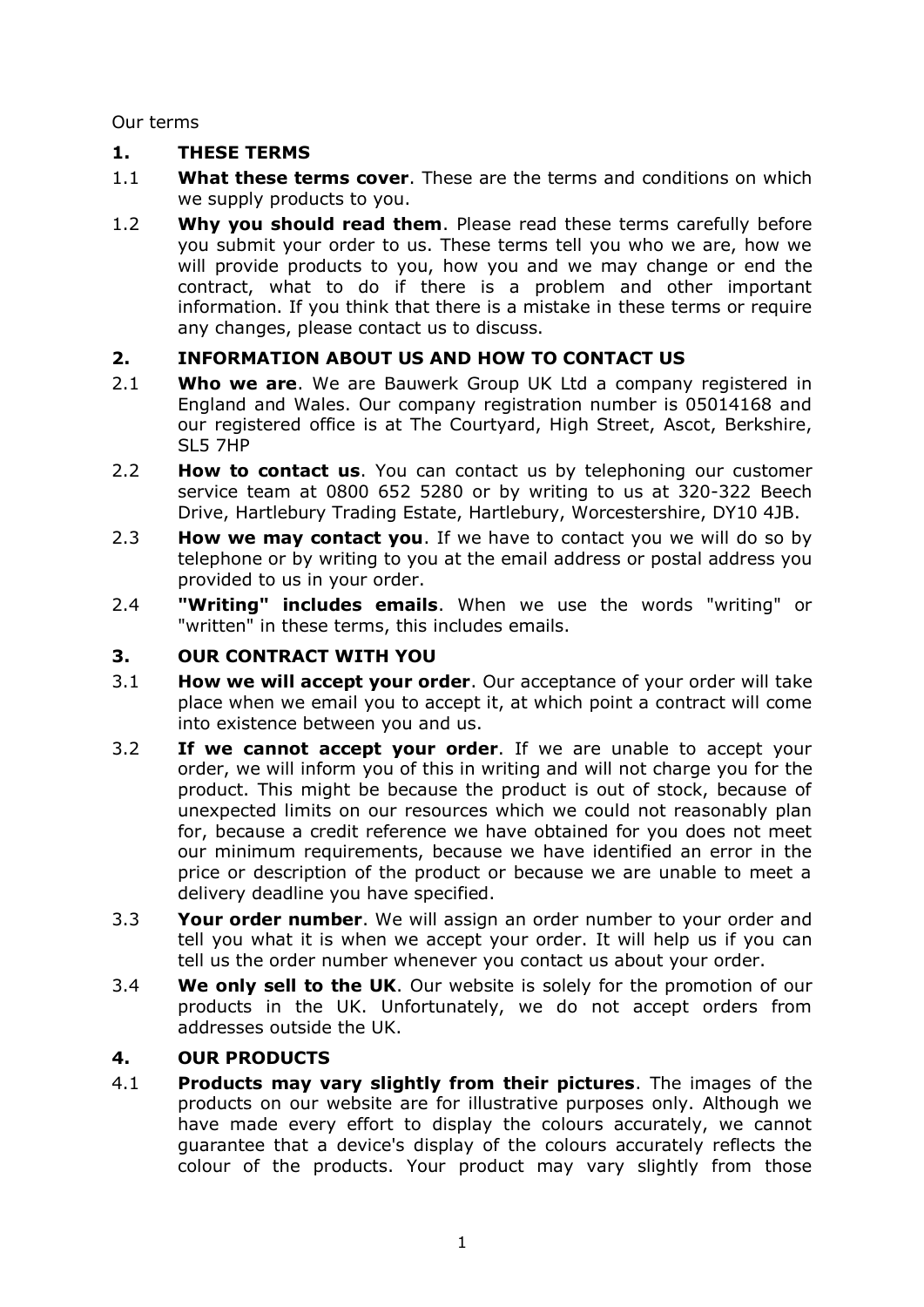images. Although we have made every effort to be as accurate as possible, because our products are handmade, all sizes, weights, capacities, dimensions and measurements indicated on our website have a 2% tolerance.

- 4.2 **Product packaging may vary**. The packaging of the product may vary from that shown in images on our website.
- 4.3 **Making sure your measurements are accurate**. If we are making the product to measurements you have given us you are responsible for ensuring that these measurements are correct. You can find information and tips on how to measure on our website or by contacting us.

#### <span id="page-2-0"></span>**5. YOUR RIGHTS TO MAKE CHANGES**

If you wish to make a change to the product you have ordered please contact us. We will let you know if the change is possible. If it is possible we will let you know about any changes to the price of the product, the timing of supply or anything else which would be necessary as a result of your requested change and ask you to confirm whether you wish to go ahead with the change.

#### <span id="page-2-1"></span>**6. OUR RIGHTS TO MAKE CHANGES**

- 6.1 **Minor changes to the products**. We may change the product:
	- (a) to reflect changes in relevant laws and regulatory requirements; and
	- (b) to implement minor technical adjustments and improvements, for example to address a security threat. These changes will not affect your use of the product.
- <span id="page-2-3"></span>6.2 **More significant changes to the products and these terms**. In addition, as we informed you in the description of the product on our website, if you are a business customer we may make the changes to these terms or the product, but if we do so we will notify you and you may then contact us to end the contract before the changes take effect and receive a refund for any products paid for but not received.

#### <span id="page-2-2"></span>**7. PROVIDING THE PRODUCTS**

- 7.1 **Delivery costs**. The costs of delivery will be as displayed to you on our website.
- 7.2 **When we will provide the products**. During the order process we will let you know when we will provide the products to you. We will deliver them to you as soon as reasonably possible and in any event within 30 days after the day on which we accept your offer.
- 7.3 **We are not responsible for delays outside our control**. If our supply of the products is delayed by an event outside our control then we will contact you as soon as possible to let you know and we will take steps to minimise the effect of the delay. Provided we do this we will not be liable for delays caused by the event, but if there is a risk of substantial delay you may contact us to end the contract and receive a refund for any products you have paid for but not received.
- 7.4 **If you are not at home when the product is delivered**. If no one is available at your address to take delivery, we will leave you a note informing you of how to rearrange delivery or collect the products from our premises.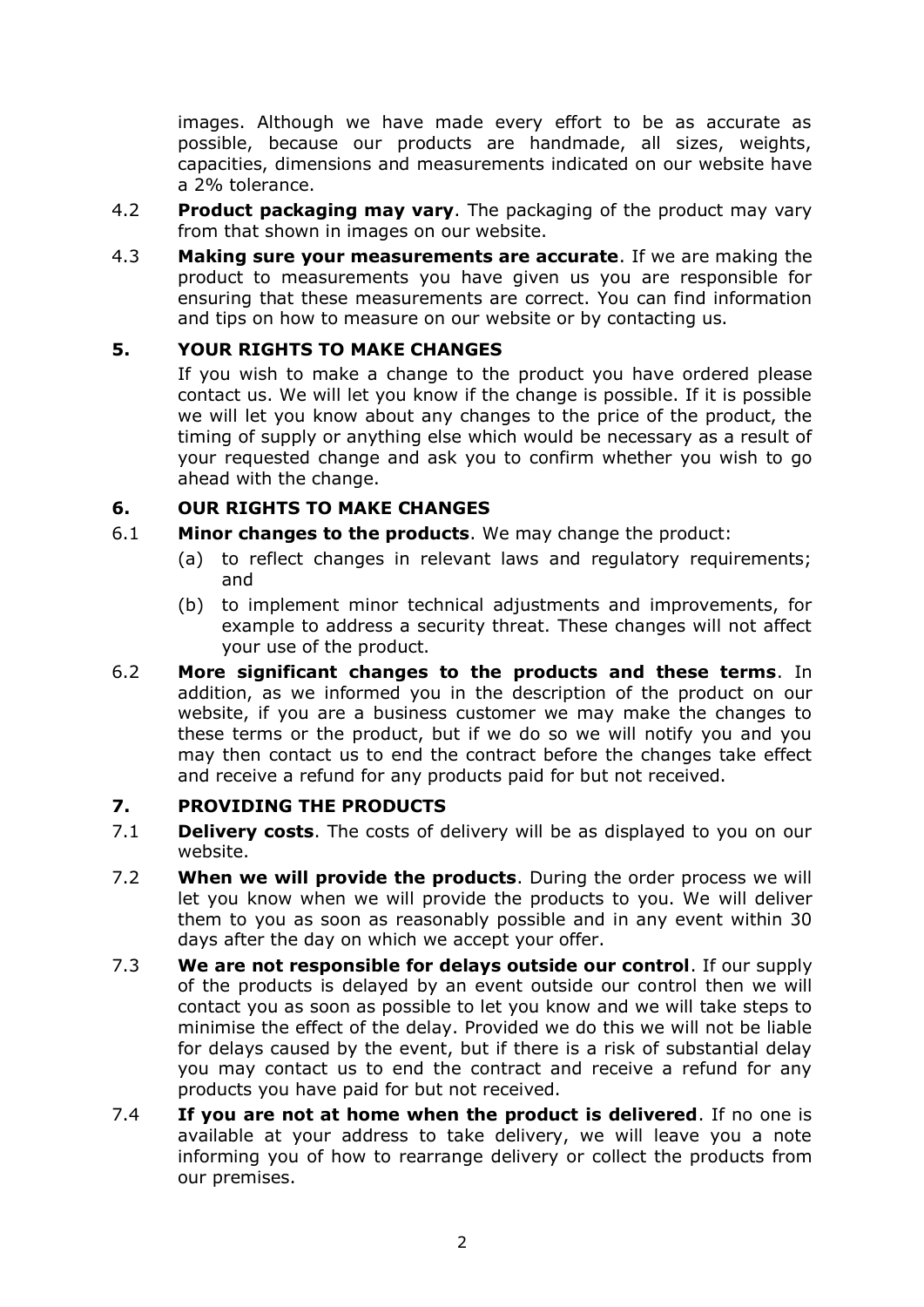- 7.5 **If you do not re-arrange delivery**. If you do not collect the products from us as arranged or if, after a failed delivery to you, you do not rearrange delivery or collect them from a delivery depot we will contact you for further instructions and may charge you for storage costs and any further delivery costs. If, despite our reasonable efforts, we are unable to contact you or re-arrange delivery or collection we may end the contract and clause [10.2](#page-6-1) will apply.
- 7.6 **When you become responsible for the goods**. A product which is goods will be your responsibility from the time we deliver the product to the address you gave us or you or a carrier organised by you collect it from us.
- 7.7 **When you own goods**. You will own the product once we have received payment in full.
- 7.8 **What will happen if you do not give required information to us**. We may need certain information from you so that we can supply the products to you, for example, the size, style and amount of the product required and personal contact details. If so, this will have been stated in the description of the products on our website. We will contact you in writing to ask for this information. If you do not give us this information within a reasonable time of us asking for it, or if you give us incomplete or incorrect information, we may either end the contract (and clause [10.2](#page-6-1) will apply) or make an additional charge of a reasonable sum to compensate us for any extra work that is required as a result. We will not be responsible for supplying the products late or not supplying any part of them if this is caused by you not giving us the information we need within a reasonable time of us asking for it.
- 7.9 **Reasons we may suspend the supply of products to you**. We may have to suspend the supply of a product to:
	- (a) deal with technical problems or make minor technical changes;
	- (b) update the product to reflect changes in relevant laws and regulatory requirements;
	- (c) make changes to the product as requested by you or notified by us to you (see clause [6\)](#page-2-1).
- 7.10 **Your rights if we suspend the supply of products**. We will contact you in advance to tell you we will be suspending supply of the product, unless the problem is urgent or an emergency. If we have to suspend the product for longer than 6 months in any given year we will adjust the price so that you do not pay for products while they are suspended. You may contact us to end the contract for a product if we suspend it, or tell you we are going to suspend it, in each case for a period of more than one year and we will refund any sums you have paid in advance for the product in respect of the period after you end the contract.
- 7.11 **We may also suspend supply of the products if you do not pay**. If you do not pay us for the products when you are supposed to (see clause7.8) and you still do not make payment within 14 days of us reminding you that payment is due, we may suspend supply of the products until you have paid us the outstanding amounts. We will contact you to tell you we are suspending supply of the products. We will not suspend the products where you dispute the unpaid invoice (see clause [13.6\)](#page-8-1). We will not charge you for the products during the period for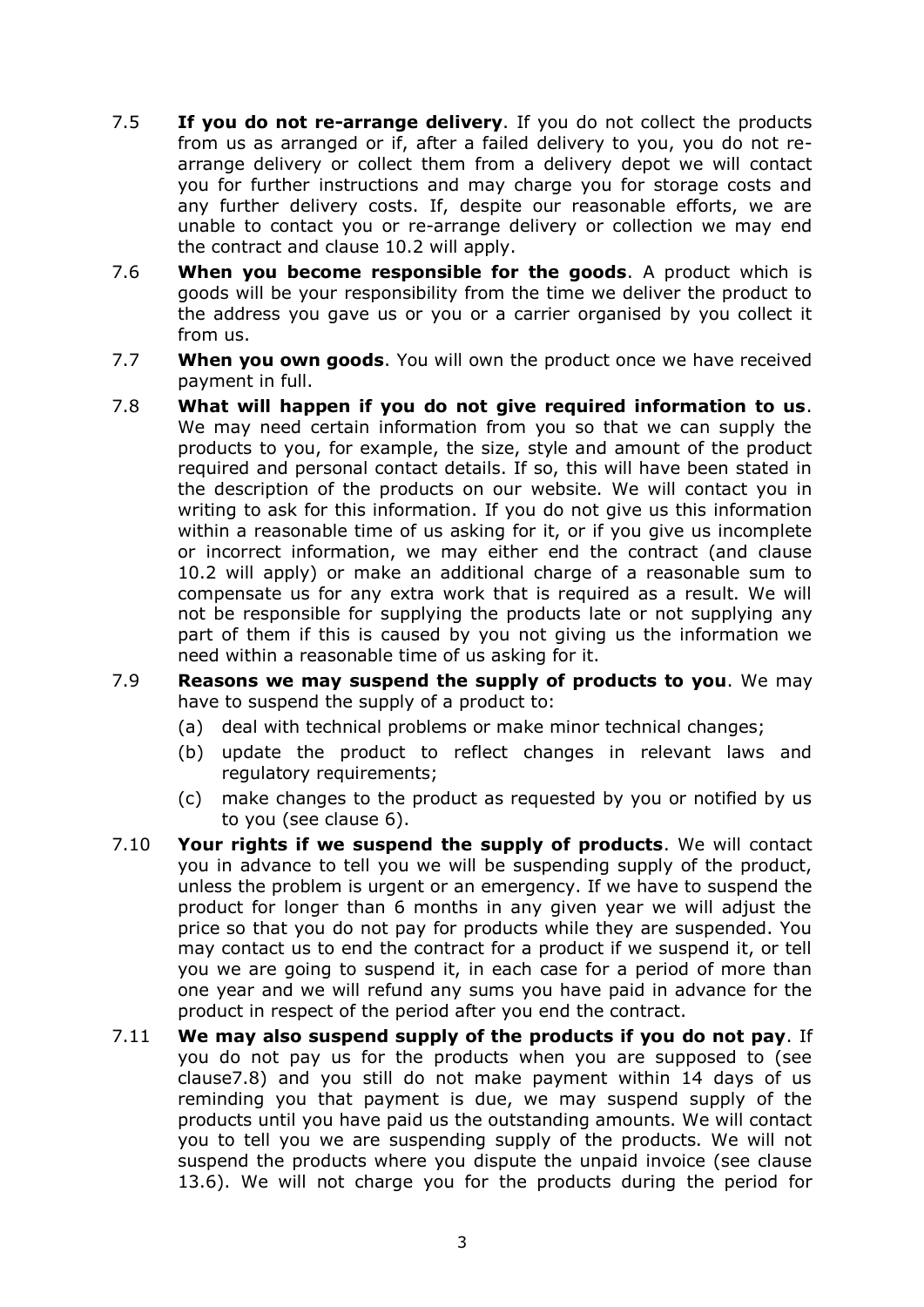which they are suspended. As well as suspending the products we can also charge you interest on your overdue payments (see clause [13.5\)](#page-8-2).

#### <span id="page-4-0"></span>**8. YOUR RIGHTS TO END THE CONTRACT**

- 8.1 **You can always end your contract with us**. Your rights when you end the contract will depend on what you have bought, whether there is anything wrong with it, how we are performing and when you decide to end the contract:
	- (a) **If what you have bought is faulty or misdescribed you may have a legal right to end the contract** (or to get the product repaired or replaced or to get some or all of your money back), **see**  clause 12;
	- (b) **If you want to end the contract because of something we have done or have told you we are going to do, see** clause [8.2;](#page-4-1)
	- (c) **If you have just changed your mind about the product, see**  clause [8.3.](#page-4-2) You may be able to get a refund if you are within the cooling-off period, but this may be subject to deductions and you will have to pay the costs of return of any goods;
	- (d) **In all other cases (if we are not at fault and you are not a consumer exercising your right to change your mind), see**  clause 8.5.
- <span id="page-4-1"></span>8.2 **Ending the contract because of something we have done or are going to do**. If you are ending a contract for a reason set out at (a) to (e) below the contract will end immediately and we will refund you in full for any products which have not been provided and you may also be entitled to compensation. The reasons are:
	- (a) we have told you about an upcoming change to the product or these terms which you do not agree to (see clause [6.2\)](#page-2-3);
	- (b) we have told you about an error in the price or description of the product you have ordered and you do not wish to proceed;
	- (c) there is a risk that supply of the products may be significantly delayed because of events outside our control;
	- (d) we have suspended supply of the products for technical reasons, or notify you we are going to suspend them for technical reasons, in each case for a period of more than one year; or
	- (e) you have a legal right to end the contract because of something we have done wrong.
- <span id="page-4-2"></span>8.3 **Exercising your right to change your mind (Consumer Contracts Regulations 2013).** For most products bought online you have a legal right to change your mind within 14 days and receive a refund. These rights, under the Consumer Contracts Regulations 2013, are explained in more detail in these terms.
- 8.4 **When you do not have a right to change your mind**. Your right as a consumer to change your mind does not apply in respect of the supply of goods that have been made to your specification or products that have clearly been personalised.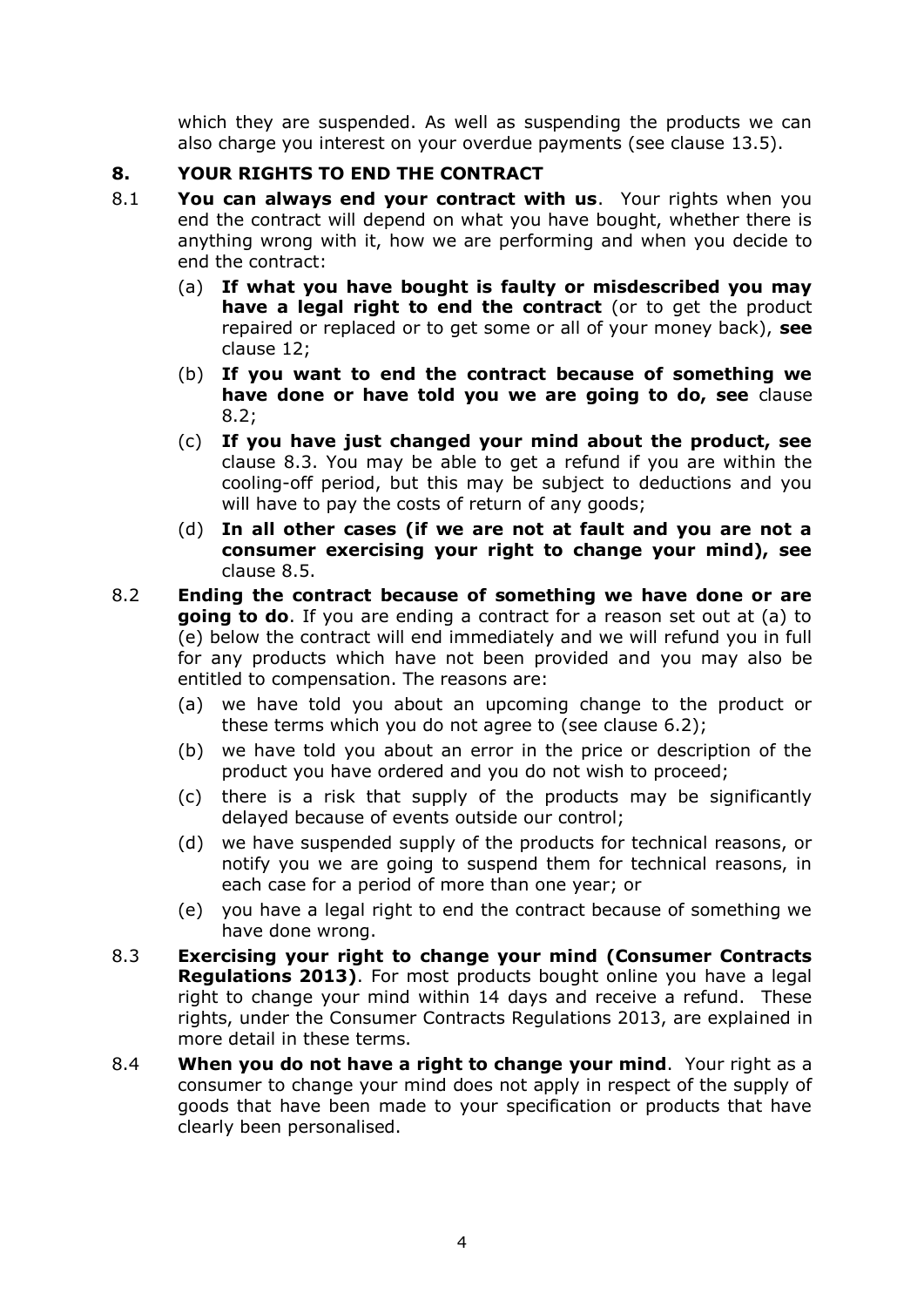- 8.5 **How long do you have to change your mind?** How long you have to change your mind depends on what you have ordered and how it is delivered.
	- (a) **Have you bought goods (for example, hard wood flooring)?**, if so you have 14 days after the day you (or someone you nominate) receives the goods, **unless**:
		- (i) **Your goods are split into several deliveries over different days**. In this case you have until 14 days after the day you (or someone you nominate) receives the last delivery.
		- (ii) **Your goods are for regular delivery over a set period (for example weekly over a period of one month)**. In this case you have until 14 days after the day you (or someone you nominate) receives the first delivery of the goods.

#### <span id="page-5-0"></span>**9. HOW TO END THE CONTRACT WITH US**

- 9.1 **Tell us you want to end the contract**. To end the contract with us, please let us know by doing one of the following:
	- (a) **Phone or email**. Call customer services on 0800 652 5280 or email us at uksales@bauwerk-boen.com. Please provide your name, home address, details of the order and, where available, your phone number and email address.
	- (b) **Online**. Complete the [form INSERT LINK TO ONLINE FORM] on our website.
	- (c) **By post**. Print off the [form INSERT LINK TO PRINTABLE FORM] and post it to us at the address on the form. Or simply write to us at that address, including details of what you bought, when you ordered or received it and your name and address.
- <span id="page-5-1"></span>9.2 **Returning products after ending the contract**. If you end the contract for any reason after products have been dispatched to you or you have received them, you must return them to us. You must either return the goods in person to where you bought them or (if they are not suitable for posting) allow us to collect them from you. Please call customer services on 0800 652 5280 or email us at 320-322 Beech Drive, Hartlebury Trading Estate, Hartlebury, Worcestershire, DY10 4JB for a return label or to arrange collection. If you are a consumer exercising your right to change your mind you must send off the goods within 14 days of telling us you wish to end the contract.
- 9.3 **When we will pay the costs of return**. We will pay the costs of return:
	- (a) if the products are faulty or misdescribed;
	- (b) if you are ending the contract because we have told you of an upcoming change to the product or these terms, an error in pricing or description, a delay in delivery due to events outside our control or because you have a legal right to do so as a result of something we have done wrong; or
	- (c) if you are a consumer exercising your right to change your mind. In all other circumstances you must pay the costs of return.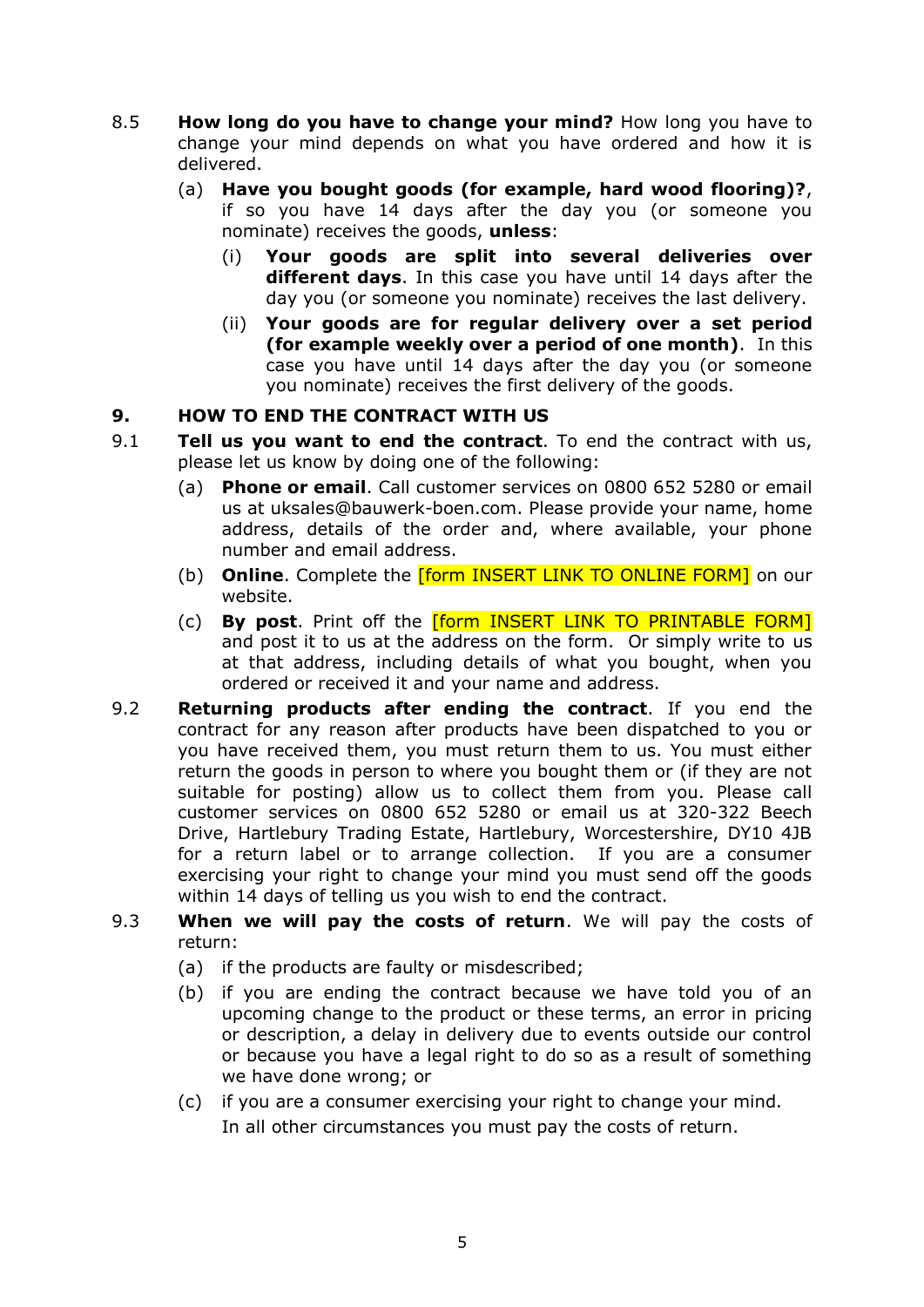- 9.4 **What we charge for collection**. If you are responsible for the costs of return and we are collecting the product from you, we will charge you the direct cost to us of collection..
- 9.5 **How we will refund you**. If you are entitled to a refund under these terms we will refund you the price you paid for the products including delivery costs, by the method you used for payment. However, we may make deductions from the price, as described below.
- 9.6 **When we may make deduction from refunds**. If you are exercising your right to change your mind:
	- (a) We may reduce your refund of the price (excluding delivery costs) to reflect any reduction in the value of the goods, if this has been caused by your handling them in a way which would not be permitted in a shop. If we refund you the price paid before we are able to inspect the goods and later discover you have handled them in an unacceptable way, you must pay us an appropriate amount.
	- (b) The maximum refund for delivery costs will be the costs of delivery by the least expensive delivery method we offer. For example, if we offer delivery of a product within 3-5 days at one cost but you choose to have the product delivered within 24 hours at a higher cost, then we will only refund what you would have paid for the cheaper delivery option.
- 9.7 **When your refund will be made**. We will make any refunds due to you as soon as possible. If you are exercising your right to change your mind then:
	- (a) If the products are goods and we have not offered to collect them, your refund will be made within 14 days from the day on which we receive the product back from you or, if earlier, the day on which you provide us with evidence that you have sent the product back to us. For information about how to return a product to us, see clause [9.2.](#page-5-1)
	- (b) In all other cases, your refund will be made within 14 days of your telling us you have changed your mind

## <span id="page-6-0"></span>**10. OUR RIGHTS TO END THE CONTRACT**

- <span id="page-6-2"></span>10.1 **We may end the contract if you break it**. We may end the contract for a product at any time by writing to you if:
	- (a) you do not make any payment to us when it is due and you still do not make payment within 14 days of us reminding you that payment is due;
	- (b) you do not, within a reasonable time of us asking for it, provide us with information that is necessary for us to provide the products, for example, the size, style and amount of the product required and personal contact details;
	- (c) you do not, within a reasonable time, allow us to deliver the products to you or collect them from us; or
	- (d) you do not, within a reasonable time, allow us access to your premises to supply the services.
- <span id="page-6-1"></span>10.2 **You must compensate us if you break the contract**. If we end the contract in the situations set out in clause [10.1](#page-6-2) we will refund any money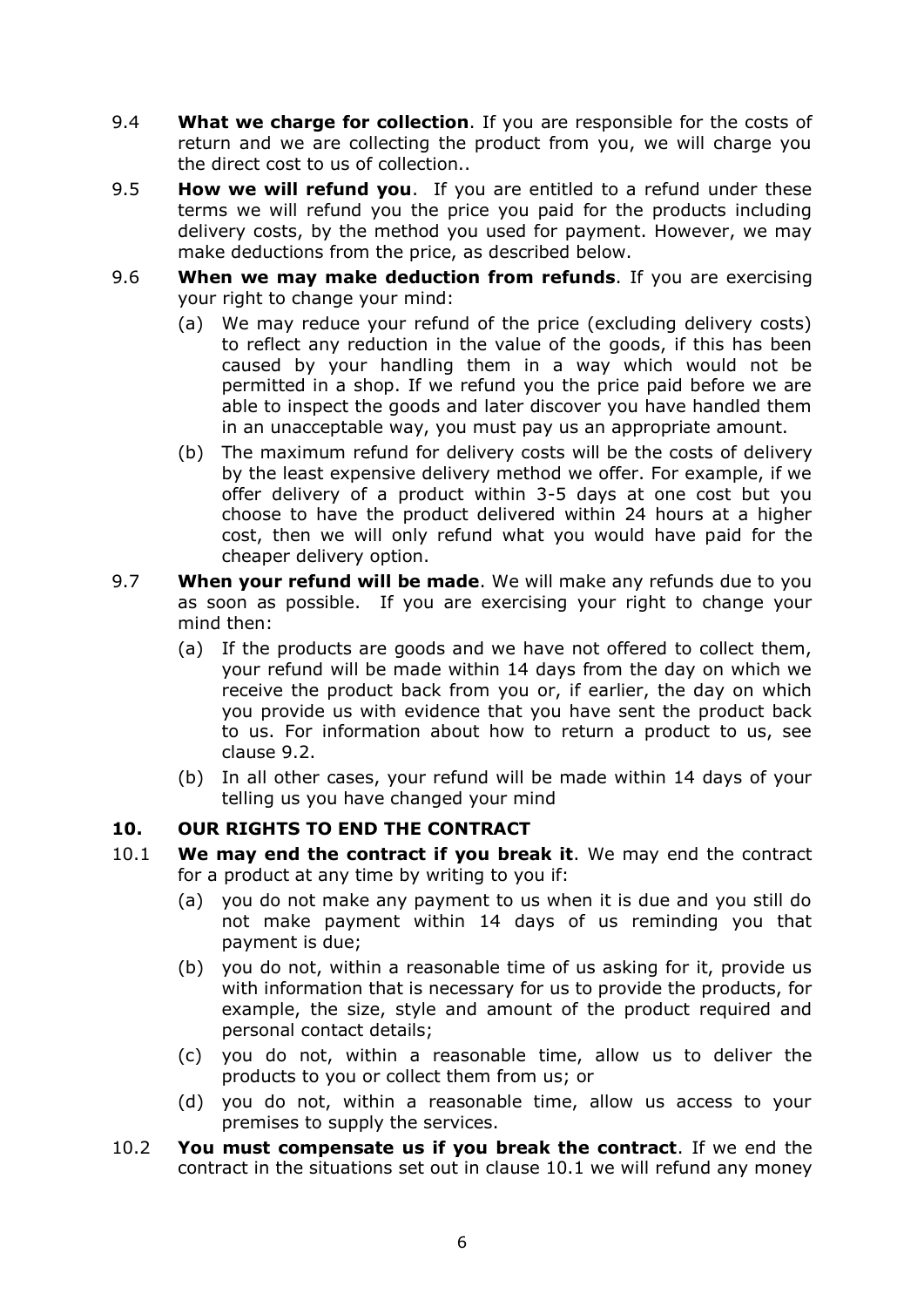you have paid in advance for products we have not provided but we may deduct or charge you reasonable compensation for the net costs we will incur as a result of your breaking the contract.

10.3 **We may withdraw the product**. We may write to you to let you know that we are going to stop providing the product. We will let you know at least one month in advance of our stopping the supply of the product and will refund any sums you have paid in advance for products which will not be provided.

#### <span id="page-7-0"></span>**11. IF THERE IS A PROBLEM WITH THE PRODUCT**

**How to tell us about problems**. If you have any questions or complaints about the product, please contact us. You can telephone our customer service team at 0800 652 5280 or write to us at 320-322 Beech Drive, Hartlebury Trading Estate, Hartlebury, Worcestershire, DY10 4JB. Alternatively, please speak to one of our staff in-store.

#### <span id="page-7-1"></span>**12. YOUR RIGHTS IN RESPECT OF DEFECTIVE PRODUCTS**

<span id="page-7-3"></span>12.1 We are under a legal duty to supply products that are in conformity with this contract. See the box below for a summary of your key legal rights in relation to the products. Nothing in these terms will affect your legal rights.

#### **Summary of your key legal rights**

This is a summary of your key legal rights. These are subject to certain exceptions. For detailed information please visit the Citizens Advice website www.adviceguide.org.uk or call 03454 04 05 06.

If your product is **goods**, for example hard wood flooring, the Consumer Rights Act 2015 says goods must be as described, fit for purpose and of satisfactory quality. During the expected lifespan of your product your legal rights entitle you to the following:

a) Up to 30 days: if your goods are faulty, then you can get an immediate refund.

b) Up to six months: if your goods can't be repaired or replaced, then you're entitled to a full refund, in most cases.

c) Up to six years: if your goods do not last a reasonable length of time you may be entitled to some money back.

See also clause [8.3.](#page-4-2)

12.2 **Your obligation to return rejected products**. If you wish to exercise your legal rights to reject products you must either return them in person to where you bought them, post them back to us or (if they are not suitable for posting) allow us to collect them from you. We will pay the costs of postage or collection. Please call customer services on 0800 652 5280 or email us at 320-322 Beech Drive, Hartlebury Trading Estate, Hartlebury, Worcestershire, DY10 4JB for a return label or to arrange collection.

#### <span id="page-7-2"></span>**13. PRICE AND PAYMENT**

13.1 **Where to find the price for the product**. The price of the product (which includes VAT) will be the price indicated on the order pages when you placed your order. We take all reasonable care to ensure that the price of the product advised to you is correct. However please see clause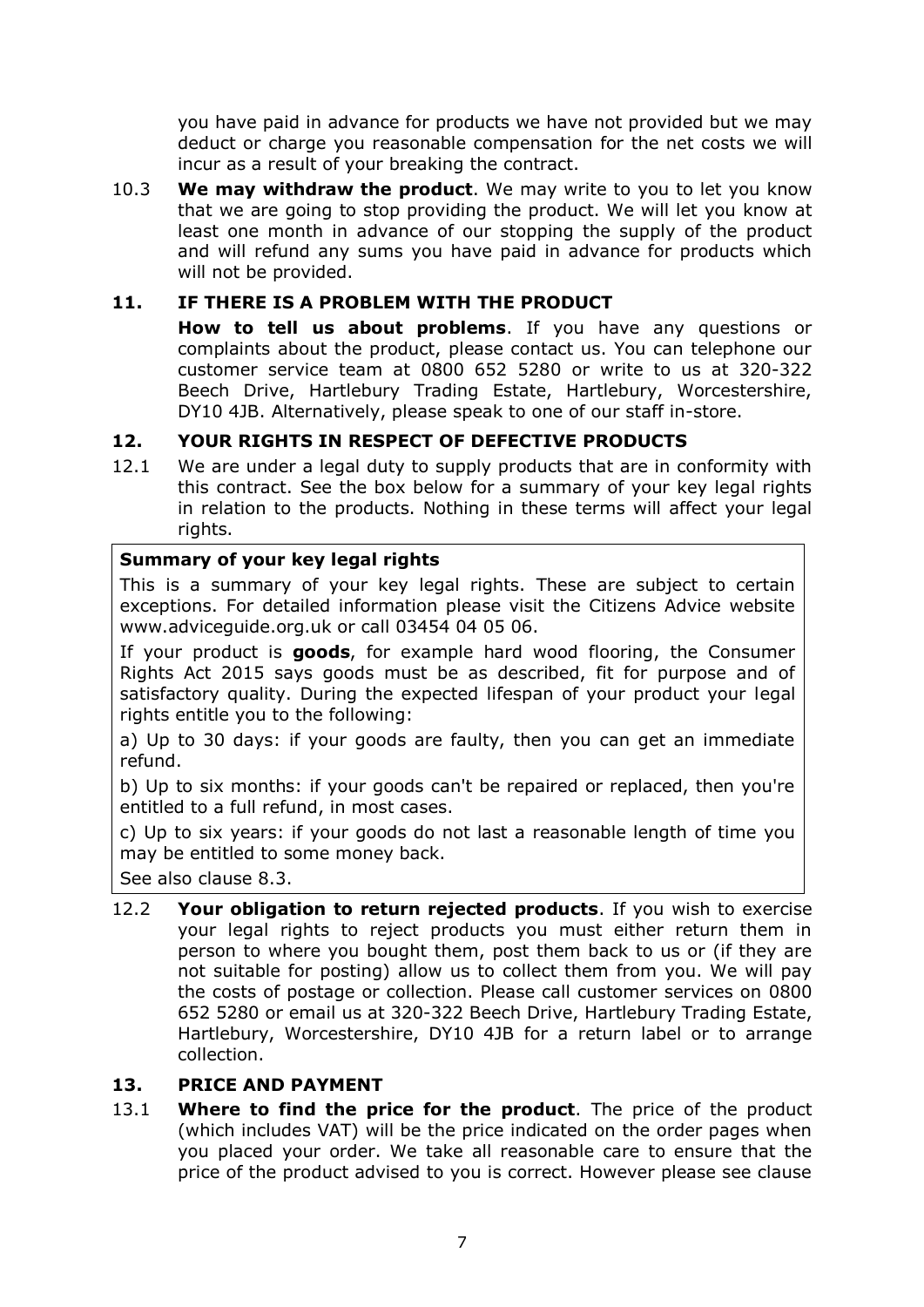[13.3](#page-8-3) for what happens if we discover an error in the price of the product you order.

- 13.2 **We will pass on changes in the rate of VAT**. If the rate of VAT changes between your order date and the date we supply the product, we will adjust the rate of VAT that you pay, unless you have already paid for the product in full before the change in the rate of VAT takes effect.
- <span id="page-8-3"></span>13.3 **What happens if we got the price wrong**. It is always possible that, despite our best efforts, some of the products we sell may be incorrectly priced. We will normally check prices before accepting your order so that, where the product's correct price at your order date is less than our stated price at your order date, we will charge the lower amount. If the product's correct price at your order date is higher than the price stated to you, we will contact you for your instructions before we accept your order. If we accept and process your order where a pricing error is obvious and unmistakeable and could reasonably have been recognised by you as a mispricing, we may end the contract, refund you any sums you have paid and require the return of any goods provided to you.

**When you must pay and how you must pay**. We accept payment with debit or credit card. You must pay for the products before we dispatch them. We will not charge your credit or debit card until we dispatch the products to you.

- 13.4 **Our right of set-off if you are a business customer**. If you are a business customer you must pay all amounts due to us under these terms in full without any set-off, counterclaim, deduction or withholding (other than any deduction or withholding of tax as required by law).
- <span id="page-8-2"></span>13.5 **We can charge interest if you pay late**. If you do not make any payment to us by the due date we may charge interest to you on the overdue amount at the rate of 4% a year above the base lending rate of Lloyds Bank from time to time. This interest shall accrue on a daily basis from the due date until the date of actual payment of the overdue amount, whether before or after judgment. You must pay us interest together with any overdue amount.
- <span id="page-8-1"></span>13.6 **What to do if you think an invoice is wrong**. If you think an invoice is wrong please contact us promptly to let us know. You will not have to pay any interest until the dispute is resolved. Once the dispute is resolved we will charge you interest on correctly invoiced sums from the original due date.

#### <span id="page-8-0"></span>**14. OUR RESPONSIBILITY FOR LOSS OR DAMAGE SUFFERED BY YOU IF YOU ARE A CONSUMER**

- 14.1 **We are responsible to you for foreseeable loss and damage caused by us**. If we fail to comply with these terms, we are responsible for loss or damage you suffer that is a foreseeable result of our breaking this contract or our failing to use reasonable care and skill, but we are not responsible for any loss or damage that is not foreseeable. Loss or damage is foreseeable if either it is obvious that it will happen or if, at the time the contract was made, both we and you knew it might happen, for example, if you discussed it with us during the sales process.
- 14.2 **We do not exclude or limit in any way our liability to you where it would be unlawful to do so**. This includes liability for death or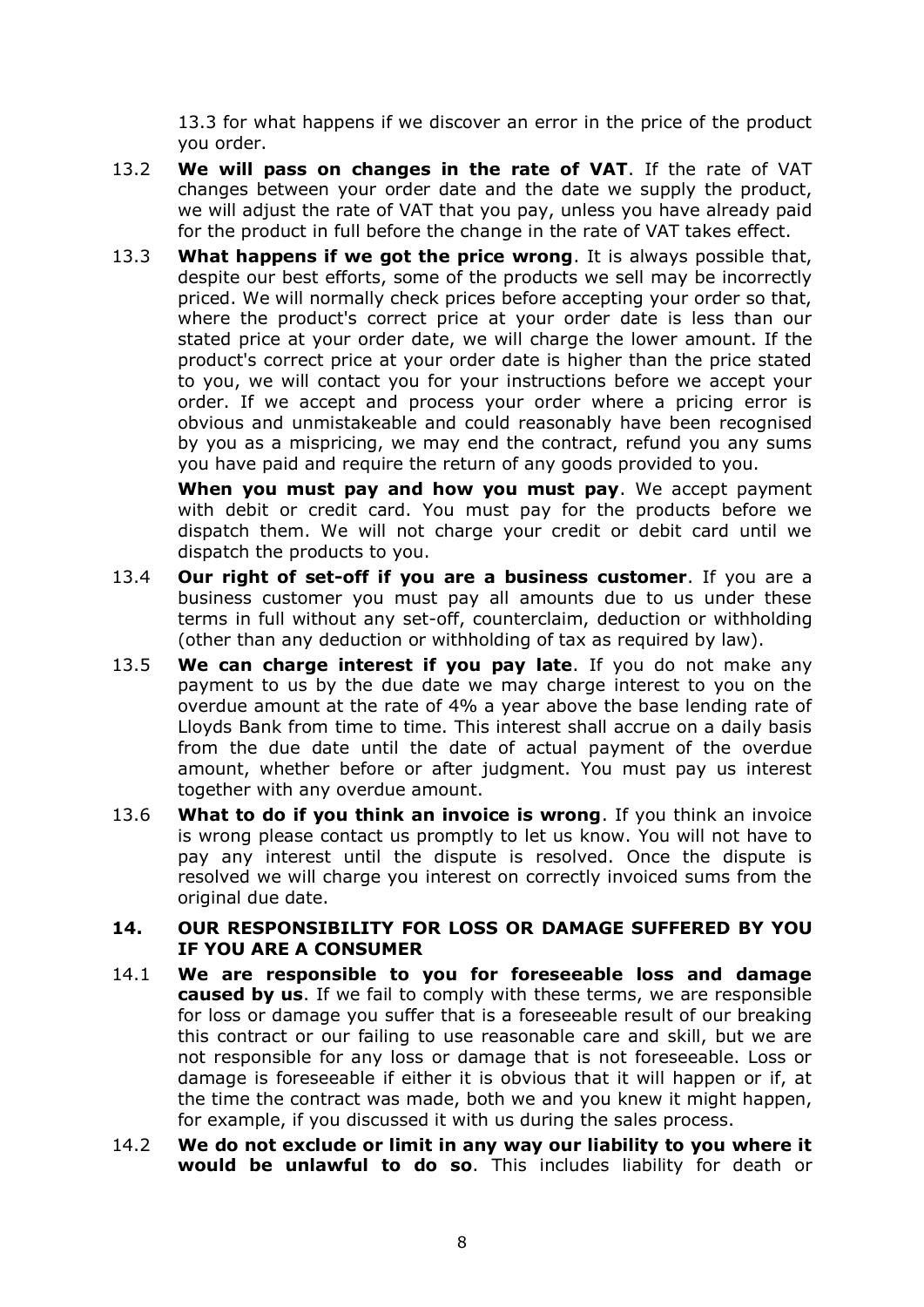personal injury caused by our negligence or the negligence of our employees, agents or subcontractors; for fraud or fraudulent misrepresentation; for breach of your legal rights in relation to the products as summarised at clause [12.1](#page-7-3) and for defective products under the Consumer Protection Act 1987.

14.3 **We are not liable for business losses**. We only supply the products to you for domestic and private use. If you use the products for any commercial, business or re-sale purpose our liability to you will be limited as set out in clause14.1 and any loss of profit will not be regarded as forseeable.

#### <span id="page-9-0"></span>**15. HOW WE MAY USE YOUR PERSONAL INFORMATION**

**How we will use your personal information**. We will only use your personal information as set out in our **[LINK TO PRIVACY POLICY]**.

#### <span id="page-9-1"></span>**16. OTHER IMPORTANT TERMS**

- 16.1 **We may transfer this agreement to someone else**. We may transfer our rights and obligations under these terms to another organisation. We will always tell you in writing if this happens and we will ensure that the transfer will not affect your rights under the contract.
- <span id="page-9-2"></span>16.2 **You need our consent to transfer your rights to someone else (except that you can always transfer our guarantee)**. You may only transfer your rights or your obligations under these terms to another person if we agree to this in writing. We may not agree if there are sufficient reasons to do so.
- 16.3 **Nobody else has any rights under this contract (except someone you pass your guarantee on to**). This contract is between you and us. No other person shall have any rights to enforce any of its terms, except as explained in clause [16.2](#page-9-2) in respect of our guarantee. Neither of us will need to get the agreement of any other person in order to end the contract or make any changes to these terms.
- 16.4 **If a court finds part of this contract illegal, the rest will continue in force**. Each of the paragraphs of these terms operates separately. If any court or relevant authority decides that any of them are unlawful, the remaining paragraphs will remain in full force and effect.
- 16.5 **Even if we delay in enforcing this contract, we can still enforce it**  later. If we do not insist immediately that you do anything you are required to do under these terms, or if we delay in taking steps against you in respect of your breaking this contract, that will not mean that you do not have to do those things and it will not prevent us taking steps against you at a later date. For example, if you miss a payment and we do not chase you but we continue to provide the products, we can still require you to make the payment at a later date.
- 16.6 **Which laws apply to this contract and where you may bring legal proceedings if you are a consumer**. These terms are governed by English law and you can bring legal proceedings in respect of the products in the English courts. If you live in Scotland you can bring legal proceedings in respect of the products in either the Scottish or the English courts. If you live in Northern Ireland you can bring legal proceedings in respect of the products in either the Northern Irish or the English courts.